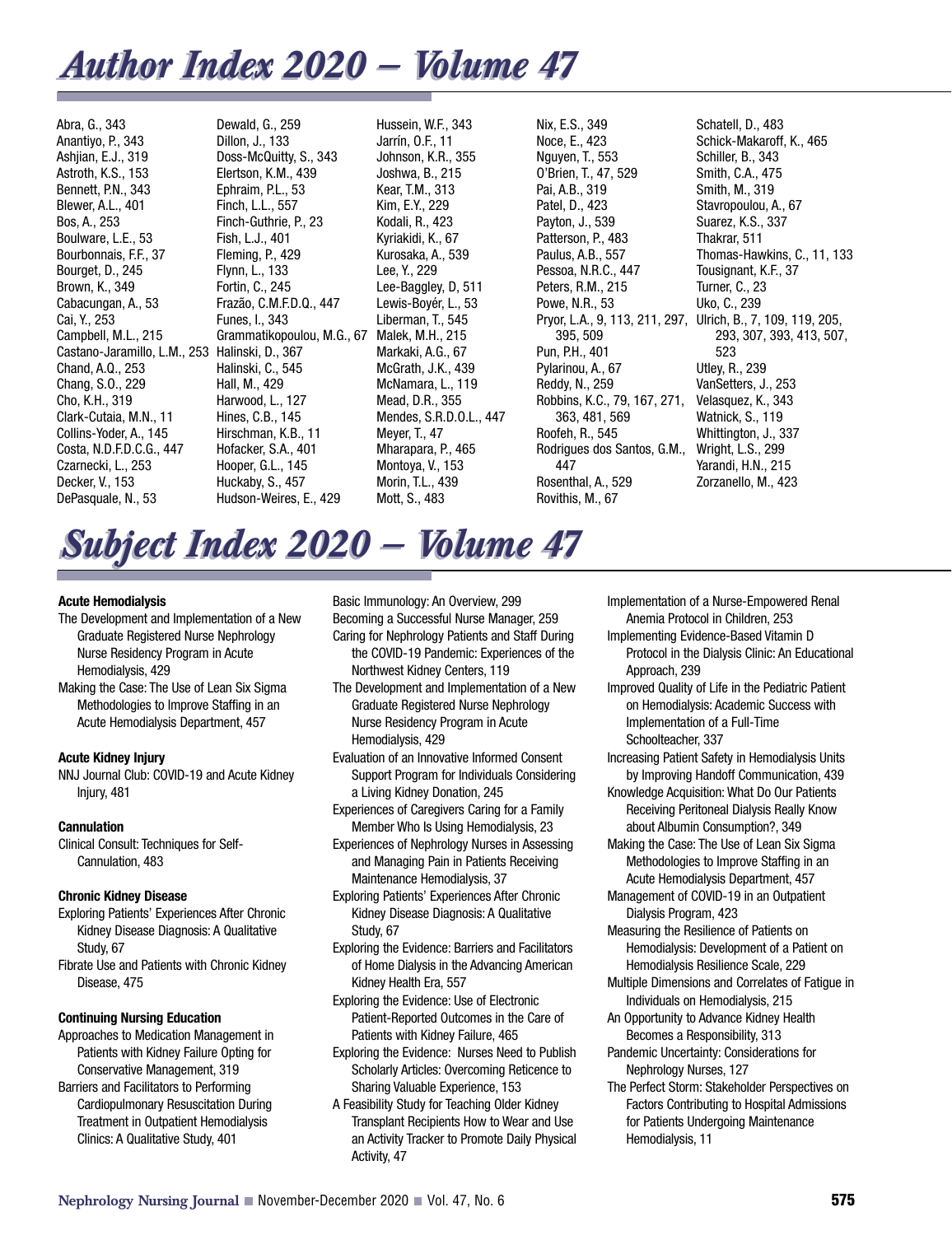The Peritoneal Dialysis Transfer Set Replacement Procedure, 343

- Perspectives of African-American Family Members about Kidney Failure Treatment, 53
- Proton Pump Inhibitors and Adverse Kidney Outcomes: A Review of Literature, 355 Registered Nurse Staffing, Workload, and
- Nursing Care Left Undone, and Their Relationships to Patient Safety in Hemodialysis Units, 133
- Strategies to Promote Patient Safety in Hemodialysis: An Integrative Review, 447 Tolvaptan for Autosomal Dominant Polycystic Kidney Disease: Pharmacokinetics and Implications for Practice, 145

#### **COVID-19**

- Basic Immunology: An Overview, 299
- Caring for Nephrology Patients and Staff During the COVID-19 Pandemic: Experiences of the Northwest Kidney Centers, 119
- COVID-19 Pandemic Nephrology Experiences, 213
- COVID-19 Pandemic: Nephrology Experiences Voices from the Frontlines: Part 1, 307
- COVID-19 Pandemic: Nephrology Experiences Voices from the Frontlines: Part 2, 413
- COVID-19 Pandemic: Nephrology Experiences Voices from the Frontlines: Part 3, 523
- Helping Patients and Health Care Providers Through the COVID-19 Pandemic: Empirically Based Tips and Strategies to Manage Mental and Physical Health, 511
- Management of COVID-19 in an Outpatient Dialysis Program, 423
- NNJ Journal Club: COVID-19 and Acute Kidney Injury, 481
- Nursing Leadership in Catalytic Moments, 297 Pandemic Uncertainty: Considerations for
- Nephrology Nurses, 127 Resilience, 211
- Support for Nurses During the Global COVID-19 Pandemic, 271
- Where Crisis Meets Opportunity, 113

#### **End-of-Life**

The Conversation: A Vital Element of Nephrology Care for Older Americans Who Are Medically Complex, 545

#### **Fatigue**

Multiple Dimensions and Correlates of Fatigue in Individuals on Hemodialysis, 215

#### **Health and Safety**

Prevention Strategies to Cope with Nurse Burnout in Nephrology Settings, 539

#### **Hemodialysis**

- Barriers and Facilitators to Performing Cardiopulmonary Resuscitation During Treatment in Outpatient Hemodialysis Clinics: A Qualitative Study, 401
- The Development and Implementation of a New Graduate Registered Nurse Nephrology Nurse Residency Program in Acute Hemodialysis, 429
- Experiences of Caregivers Caring for a Family Member Who Is Using Hemodialysis, 23
- Experiences of Nephrology Nurses in Assessing and Managing Pain in Patients Receiving Maintenance Hemodialysis, 37
- Improved Quality of Life in the Pediatric Patient on Hemodialysis: Academic Success with Implementation of a Full-Time Schoolteacher, 337
- Implementing Evidence-Based Vitamin D Protocol in the Dialysis Clinic: An Educational Approach, 239
- Increasing Patient Safety in Hemodialysis Units by Improving Handoff Communication, 439
- Making the Case: The Use of Lean Six Sigma Methodologies to Improve Staffing in an Acute Hemodialysis Department, 457
- Management of COVID-19 in an Outpatient Dialysis Program, 423
- Measuring the Resilience of Patients on Hemodialysis: Development of a Patient on Hemodialysis Resilience Scale, 229
- Multiple Dimensions and Correlates of Fatigue in Individuals on Hemodialysis, 215
- The Perfect Storm: Stakeholder Perspectives on Factors Contributing to Hospital Admissions for Patients Undergoing Maintenance Hemodialysis, 11
- Registered Nurse Staffing, Workload, and Nursing Care Left Undone, and Their Relationships to Patient Safety in Hemodialysis Units, 133
- Strategies to Promote Patient Safety in Hemodialysis: An Integrative Review, 447

#### **Kidney Donation**

Evaluation of an Innovative Informed Consent Support Program for Individuals Considering a Living Kidney Donation, 245

#### **Kidney Failure**

Approaches to Medication Management in Patients with Kidney Failure Opting for Conservative Management, 319

Perspectives of African-American Family Members about Kidney Failure Treatment, 53 Use of Electronic Patient-Reported Outcomes in the Care of Patients with Kidney Failure, 465

#### **Leadership**

Becoming a Successful Nurse Manager, 259 Nursing Leadership in Catalytic Moments, 297

#### **Pediatrics**

- Implementation of a Nurse-Empowered Renal Anemia Protocol in Children, 253 Improved Quality of Life in the Pediatric Patient
- on Hemodialysis: Academic Success with Implementation of a Full-Time Schoolteacher, 337

#### **Peritoneal Dialysis**

- Knowledge Acquisition: What Do Our Patients Receiving Peritoneal Dialysis Really Know about Albumin Consumption?, 349
- The Peritoneal Dialysis Transfer Set Replacement Procedure, 343

#### **Phamacology**

Loop Diuretics: Clinical Application Information for Nephrology Nurses and Practitioners, 553

#### **Polycystic Kidney Disease**

Tolvaptan for Autosomal Dominant Polycystic Kidney Disease: Pharmacokinetics and Implications for Practice, 145

#### **Proton Pump Inhibitors**

Proton Pump Inhibitors and Adverse Kidney Outcomes: A Review of Literature, 355

#### **Transplant**

- A Feasibility Study for Teaching Older Kidney Transplant Recipients How to Wear and Use an Activity Tracker to Promote Daily Physical Activity, 47
- Preferred Features in Mobile Health Applications for Kidney Transplant Recipients: A Qualitative Approach, 529

#### **Year of the Nurse**

- From the Editor: Year of the Nurse: Celebrating the 200th Anniversary of the Birth of Florence Nightingale, 109 NNJ Journal Club: The Year of the Nurse:
- Nurse-Led Initiatives, 167
- President's Message: Where Crisis Meets Opportunity, 113